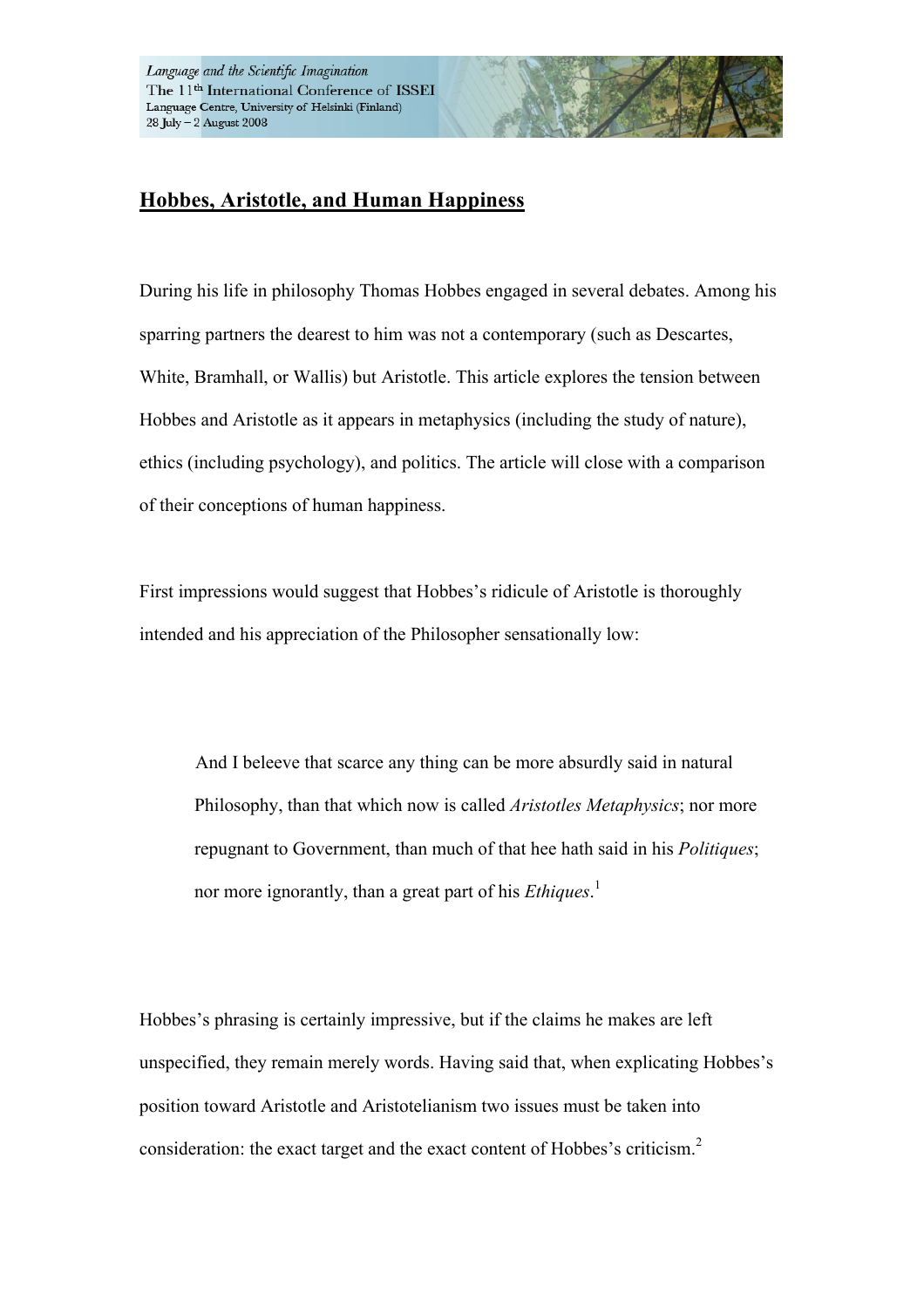The interrelations between Hobbes and Aristotle and Hobbes and Aristotelianism have been studied at great length and in detail.<sup>3</sup> To summarise the major conclusion in Hobbes's own words: vain-philosophy or spiritual darkness derive "partly from Aristotle, partly from Blindnesse of understanding".<sup>4</sup> It is fairly clear that Hobbes's primary target is a combination of selected Aristotelian doctrines and their adaptation to the Catholic dogma, or, to follow his own coinage, "Aristotelity". 5 To be content with this, I think, is to overlook the nuances of Hobbes's position. Following Sorell, Hobbes's stance can be classified as opposing (anti), (inter)dependent of, neutral (un), or in favour of. As we shall see, Hobbes was and remained anti-Aristotelian on a number of matters, but when his own thinking (in particular, his political theory) matured, he became on certain issues un-Aristotelian. Nevertheless, Hobbes was dependent on Aristotle and Aristotelianism (at least as a convenient target, but also, for example, in his psychology), $6$  and, ultimately, he agreed with and even valued Aristotle on certain subjects.<sup>7</sup> So there is no single answer concerning the relationship between Hobbes and Aristotle or Hobbes and Aristotelianism, instead both need to be evaluated in the light of the more exact objections and agreements Hobbes puts forward in his writings.

## **1. Study of nature and metaphysics**

When Hobbes alleges that Aristotle's metaphysics is absurd, he criticises two things. First, this is a critique of metaphysics as such, that is, the way Aristotle and especially Aristotelianism understand first principles and concepts and the fundamental nature of reality. Equally important is what consequences their conception has for the study of nature<sup>8</sup>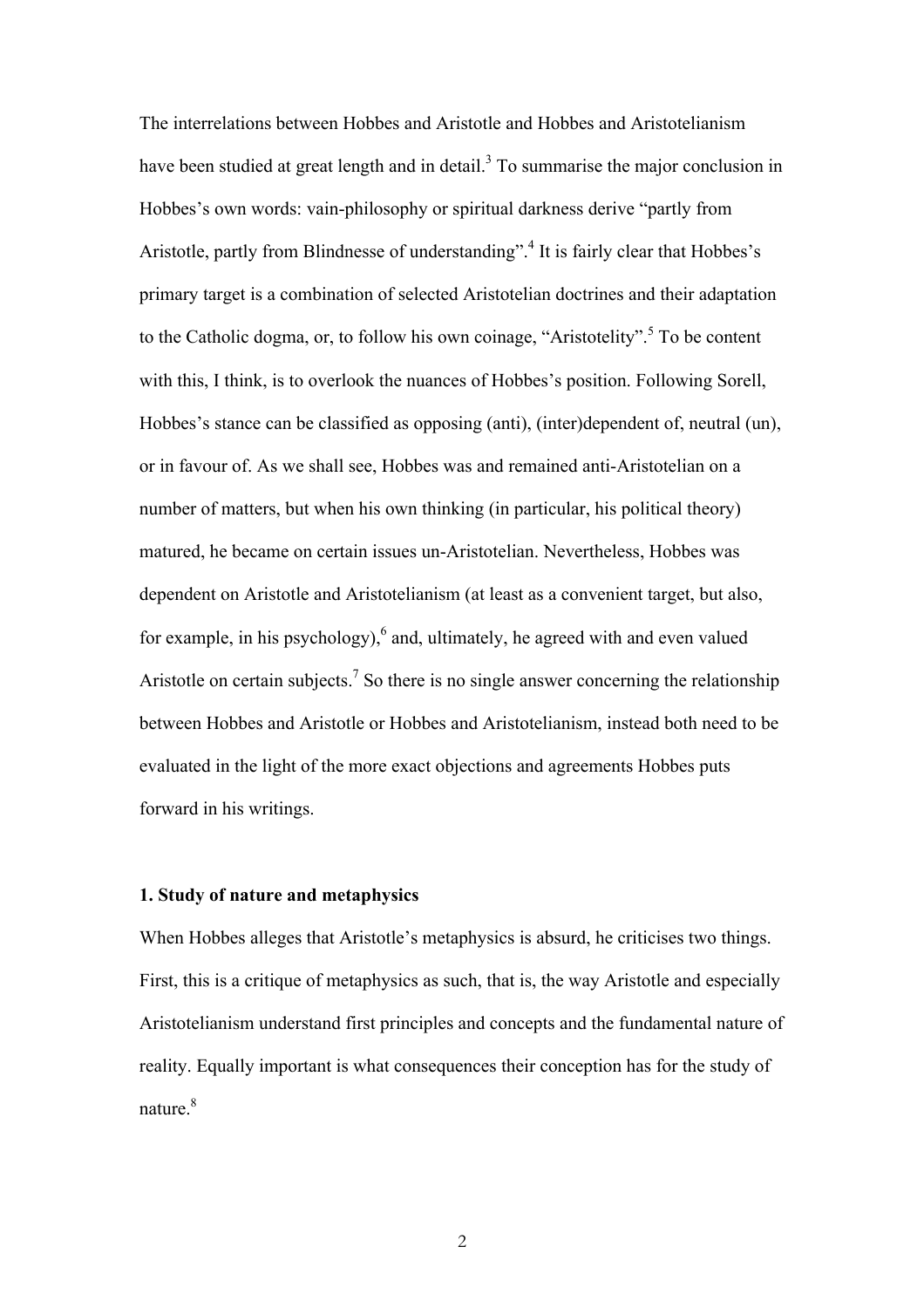Hobbes comments on a number of issues in Aristotelian metaphysics, $9$  but the substantial differences arise on two levels. On a general level, the disagreement is between hylomorphism (from Greek *hyle* (matter) and *morphe* (form)) and materialism. To Aristotle and Aristotelians there are two substances, material (such as the body) and immaterial (such as the soul), whereas to Hobbes the only substance is matter. For the discussion at hand, the disagreement on a particular issue, the concept and the doctrine of essence, is more relevant. Hobbes sees two sorts of problems with this doctrine.<sup>10</sup> First, it is a conceptual mess. At best, such concepts as 'abstract essence' and 'substantial form' are names of names, instead of things or 'impressions of imagination'. But even this conclusion requires the rebuttal of the sensible understanding of the very nature of the world (that it consists of bodies) as well as concessions in reasoning. In fact, these concepts are "the names of *Nothing*", the workings of deluded minds. The second problem is more pressing. Absurd metaphysics has practical consequences for the study of man and society.

## **2. Ethics and politics**

When commenting on the ethics and politics of Aristotle and that inspired by him, Hobbes has many objections. Of these, two objections are in my opinion central: that we are by nature fit for society and the question of equality.

At the beginning of the second part of *Leviathan* Hobbes summarises Aristotle's *zoon politikon* argument as follows: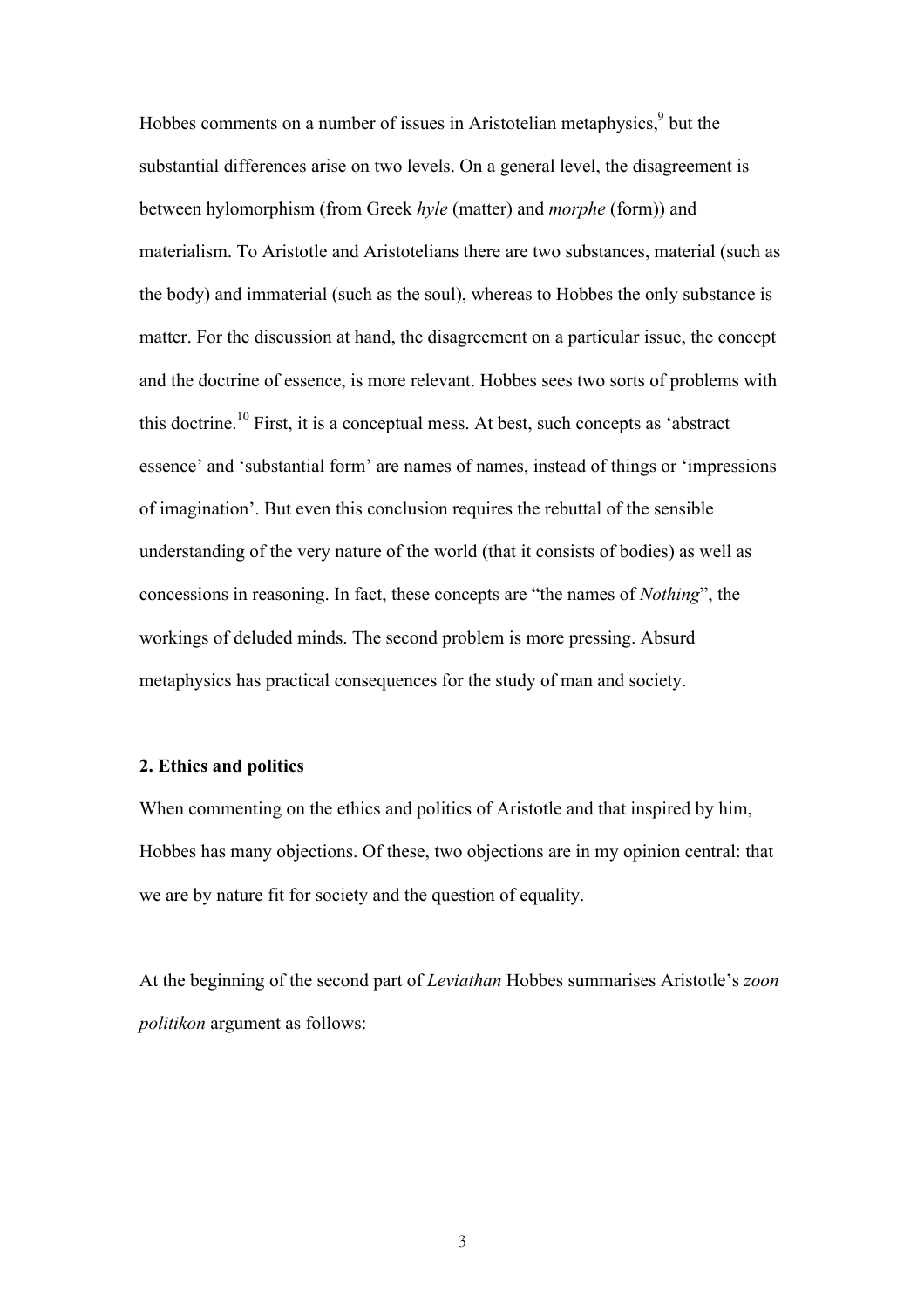It is true, that certain living creatures, as Bees, and Ants, live sociably one with another, (which are therefore by *Aristotle* numbred amongst Politicall creatures;) and yet have no other direction, than their particular judgements and appetites; nor speech, whereby one of them can signifie to another, what he thinks expedient for the common benefit: and therefore some man may perhaps desire to know, why Man-kind cannot do the same.<sup>11</sup>

Two conclusions can be made from this passage. Firstly, Hobbes does not see any plausible reason to claim that sociability is natural, understood as the innate, universal quality of human beings. This is correct. The stronger claim, and the second conclusion, suggests that the case is the opposite, namely that there is an inbuilt tendency towards aggression and hostility in human beings; in other words, that human beings are asocial by nature. This conclusion is not correct.

The questions of the general and more specific nature of human beings are related to Hobbes's criticism of Aristotle's metaphysics and the doctrine of separated essences. As in the case of nature, so in the case of man, there is no independent immaterial layer, say, the immaterial soul, that would constitute what it is to be a human being. It is true that Hobbes adopts the common definition of a human being: man is a rational animal, but then again the idea is so common that not much can be made out of this similarity. More can be said about how Hobbes and Aristotle understand the definition. To Hobbes, a definition is a name that singles out certain features that we take to be typical to human beings,  $12$  whereas to Aristotle these characteristics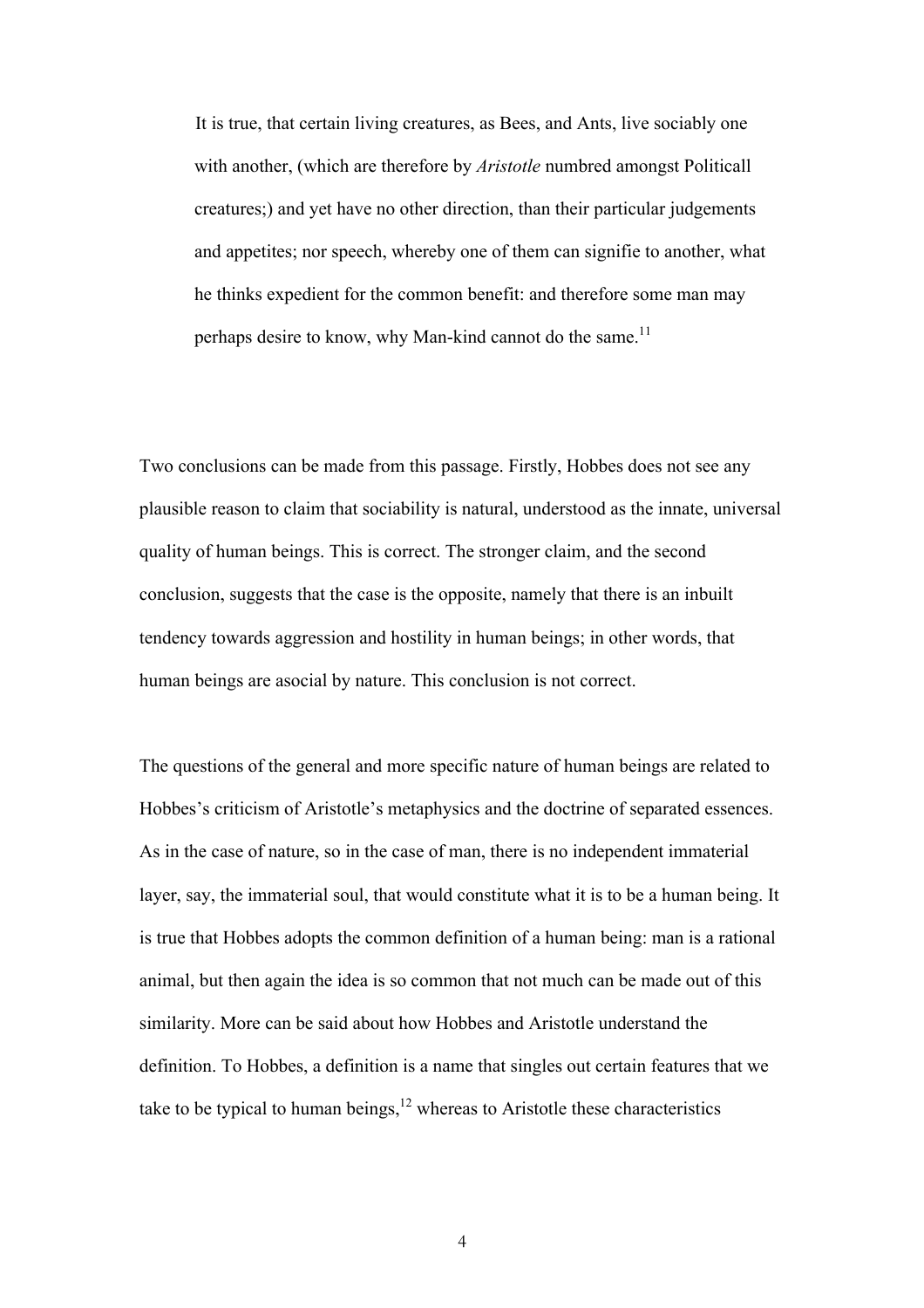constitute the form or the essence of human being, which brings us to the core of Hobbes's complaint.

Hobbes's critique of Aristotle's psychology is based on his anti-essentialism. Though Hobbes speaks of mankind and its natural condition and of human nature in a way that suggests some universality, his understanding of human nature is qualified. It refers to some general patterns of behaviour, not to immutable intrinsic qualities. Hobbes is sure that we cannot ultimately define some sort of universal human nature, but he does not deny that we have some dispositions from birth that are common to us all. And yet again, it is a completely different thing how these are manifested in the case of an individual. $13$ 

The above-mentioned stronger conclusion also fails for two further reasons. It is at odds with some textual evidence. Hobbes explicitly denies that human nature is the cause of asocial behaviour.<sup>14</sup> Lastly, the stronger claim would require crossing, in modern terminology, the fact-value gap. That is to say, Hobbes's critique is that were we to think in either way (human beings are social or asocial), further normative conclusions from this fact alone do not follow. That someone is strong does not make him or her morally superior. Similarly, if someone is not fit for society, this does not make him or her a better or worse person.<sup>15</sup>

The idea of universal human nature is the first of the normative conclusions of Aristotelian political philosophy that should be abandoned, but it is not necessarily the primary target of Hobbes's critique of Aristotelian ethics and politics. The salient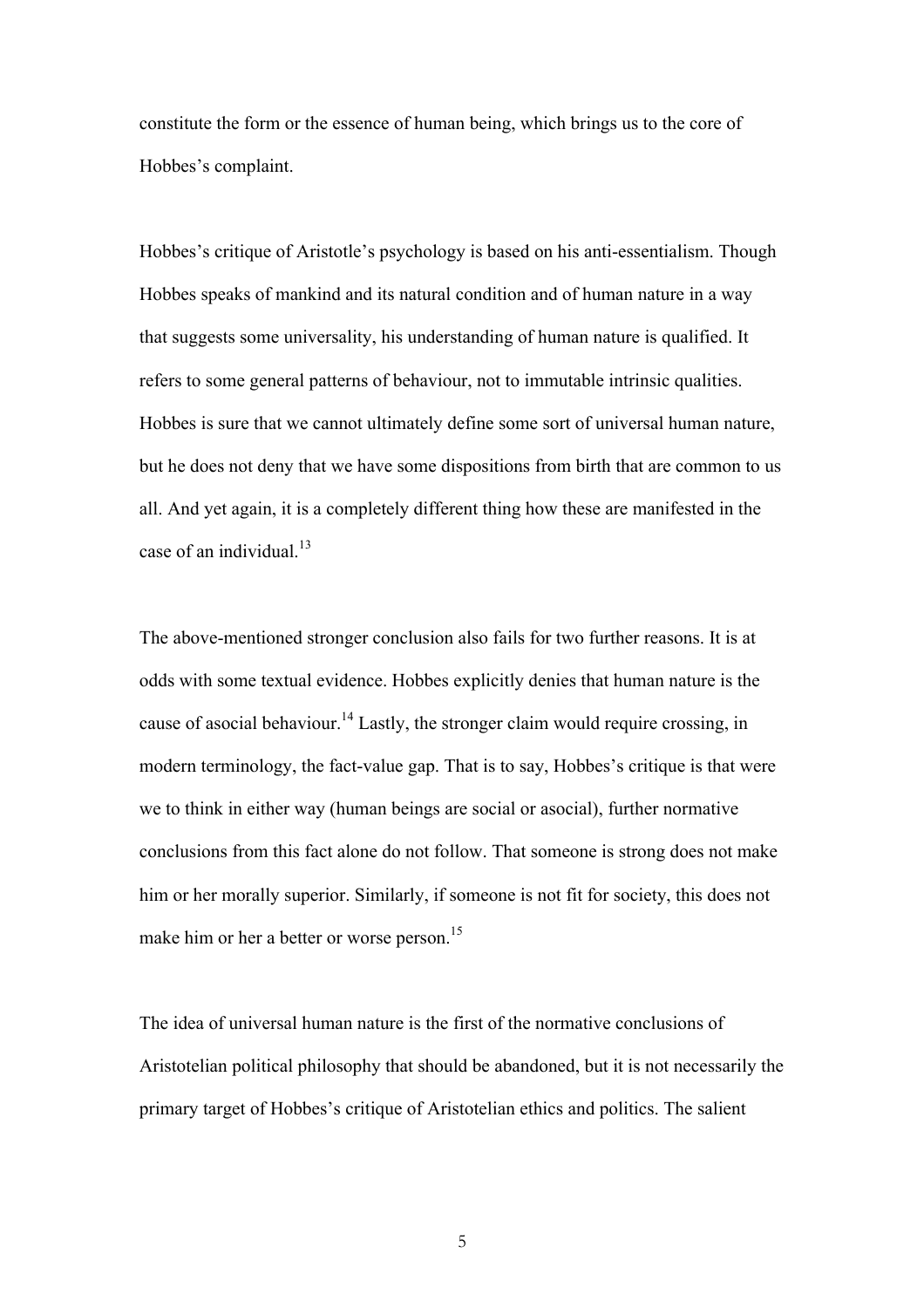point is Aristotle's claim that there is a natural inequality between human beings. Hobbes writes:

The inequality that now is, has bin introduced by the Lawes civill. I know that *Aristotle* in the first booke of his Politiques, for a foundation of his doctrine, maketh men by Nature, some more worthy to Command, meaning the wiser sort (such as he thought himselfe to be for his Philosophy;) others to Serve, (meaning those that had strong bodies, but were not Philosophers as he;) as if Master and Servant were not introduced by consent of men, but by difference of wit; which is not only against reason; but also against experience.<sup>16</sup>

The idea here is not only that human beings are equal, but also that they are equal even when they are different from each other. This pluralistic reading of human nature, not a vulgar interpretation of the *homo homini lupus* formula is, I believe, more in accordance with Hobbes's original view.

To summarise, whereas Aristotle has a thick, objective, and uniform conception of human nature and is a supporter of natural inequality, Hobbes is a psychological antiessentialist who defends the natural equality of all human beings regardless of rank, wealth or other such artificial criteria. The contrast between the two thinkers does not seem to provide much room for agreement on the fundamental question of human happiness.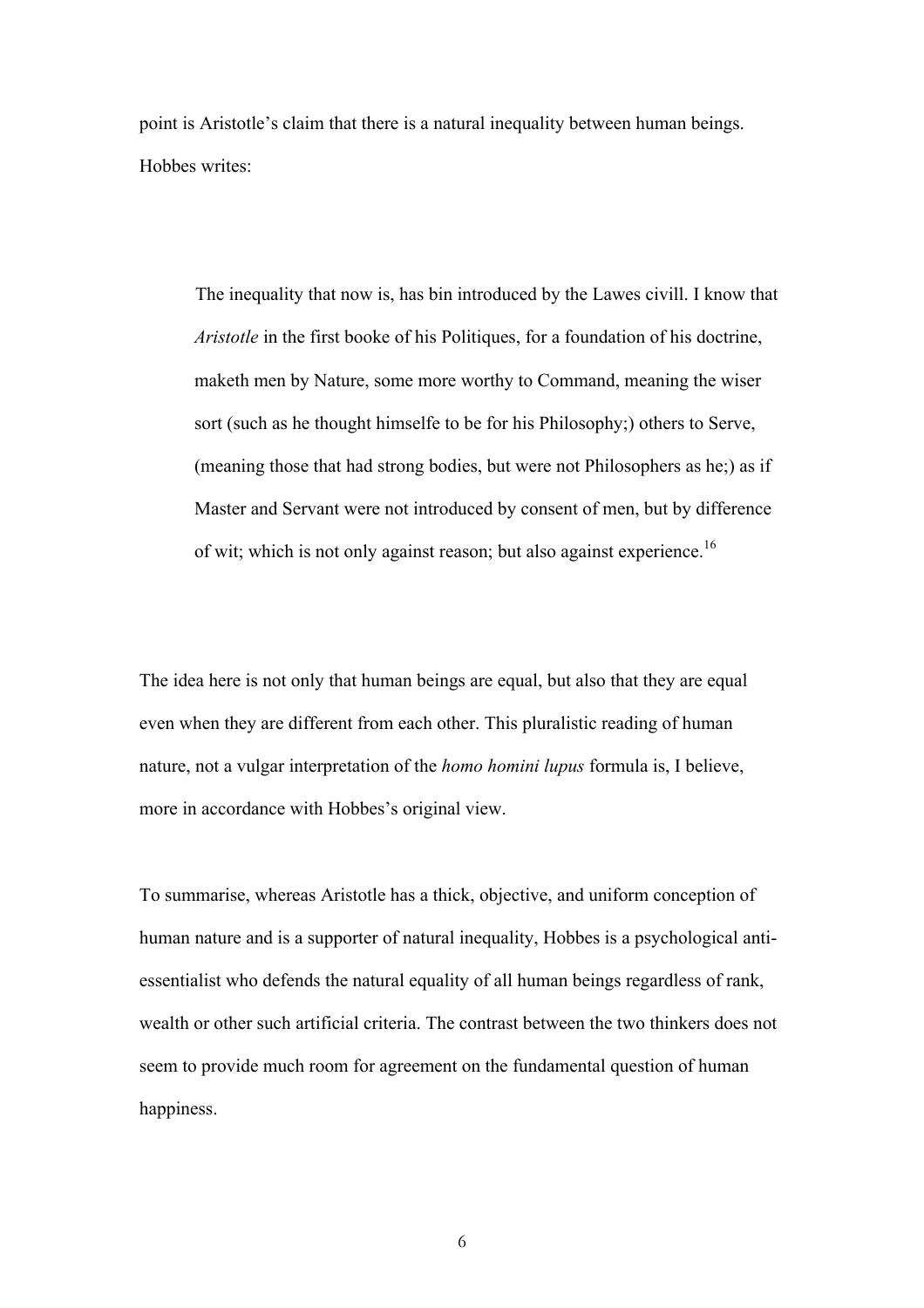## **3. Human happiness**

In Aristotle's eudaimonistic ethics natural sociability and human happiness are connected so that the sociability of human beings is of the highest kind in a sense that they are able to communicate, reflect, and agree on a common good – though, if I have understood the current scholarship correctly, it is the *eudaimonia* of an individual that is the ultimate goal of Aristotle's ethics. He was also definite about what constitutes happiness and that every rational person is able to understand and willing to subscribe to this.<sup>17</sup> When this is contrasted with another unforgettable passage from *Leviathan*: 'the Felicity of this life, consisteth not in the repose of a mind satisfied. For there is no such *Finis ultimus*, (utmost ayme,) nor *Summum bonum*, (greatest Good,) as is spoken of in the Books of the old Morall Philosophers",<sup>18</sup> the opposition between the two thinkers appears to be diametrical.

It is true that in Hobbes there is no shared, universal, and uniform conception of human happiness and to him the kind of metaphysical conception of goodness embedded in Aristotle's ethics is "but an idle term",  $19$  but despite this, curiously enough, Hobbes is not that far from his classical predecessors. He also has one common good, peace, which is in harmony with the real personal good of every rational human being, namely self-preservation.20 Self-preservation explains, on the one hand, how common and individual good are not mutually exclusive, and that there is a common denominator between individuals, on the other hand. And even though the tendency toward aggression is a lasting and central theme in his political theory, Hobbes suggests that human beings are rational enough to find a solution. Accepting Hobbes's plural view of the aims of human life, felicity is different for different people and different for one person at different times, and there seems to be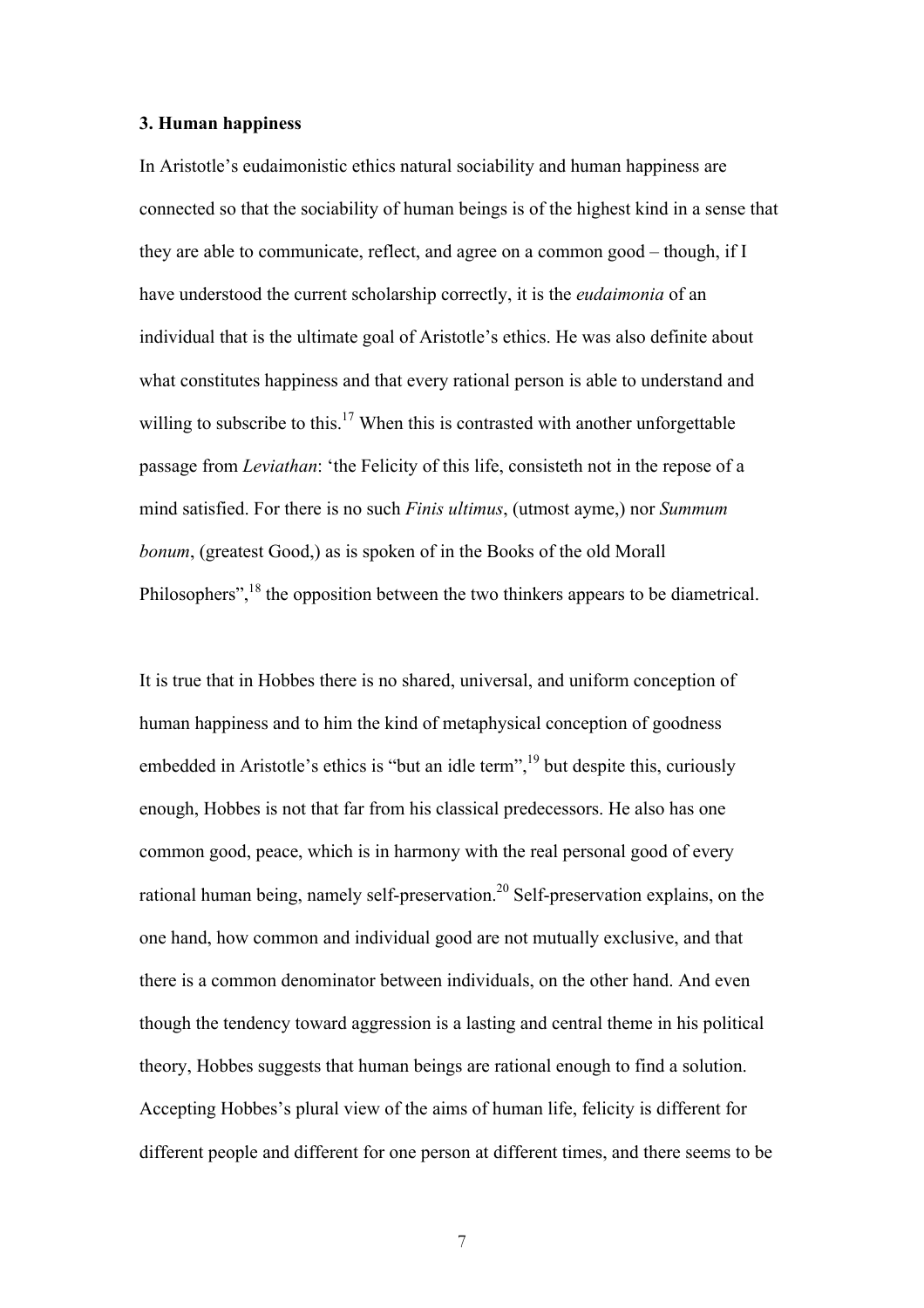no single goal in human life. This is *non sequitur*, though. Self-preservation is a starting point and not the only or even the primary goal of human life. We also strive for what Hobbes calls "commodious living".<sup>21</sup> We do not find in his political treatises, of course, a precise statement about what this commodious living (say reading novels in the morning and fishing in the afternoon) would consist of but this is in line with his anti-essentialism. In so far as the conception of the good life and the happiness of an individual does not damage others or pose a threat to public peace, others should not intervene in his or her way of life. As he writes in *Leviathan*:

A fifth Law of Nature, is Compleasance; that is to say, *That every man strive to accommodate himselfe to the rest*. For the understanding whereof, we may consider, that there is in mens aptnesse to Society, a diversity of Nature, rising from their diversity of Affections; not unlike to that we see in stones brought together for building of an Aedifice.<sup>22</sup>

To conclude: Hobbes critique of Aristotle is coherent starting from certain metaphysical issues and running through psychology and ethics all the way to politics. The central piece in this critique is the idea of essences, be it substantial forms, the idea of a universal human nature, or the idea of a universal common good as the part of fulfilment of our rational essence. Though Hobbes does not have a uniform and unequivocal conception of human happiness based on the essential qualities of human nature, he still maintains that there are certain common features in human nature as well as a set of principles that regulate the social interaction that we are able to agree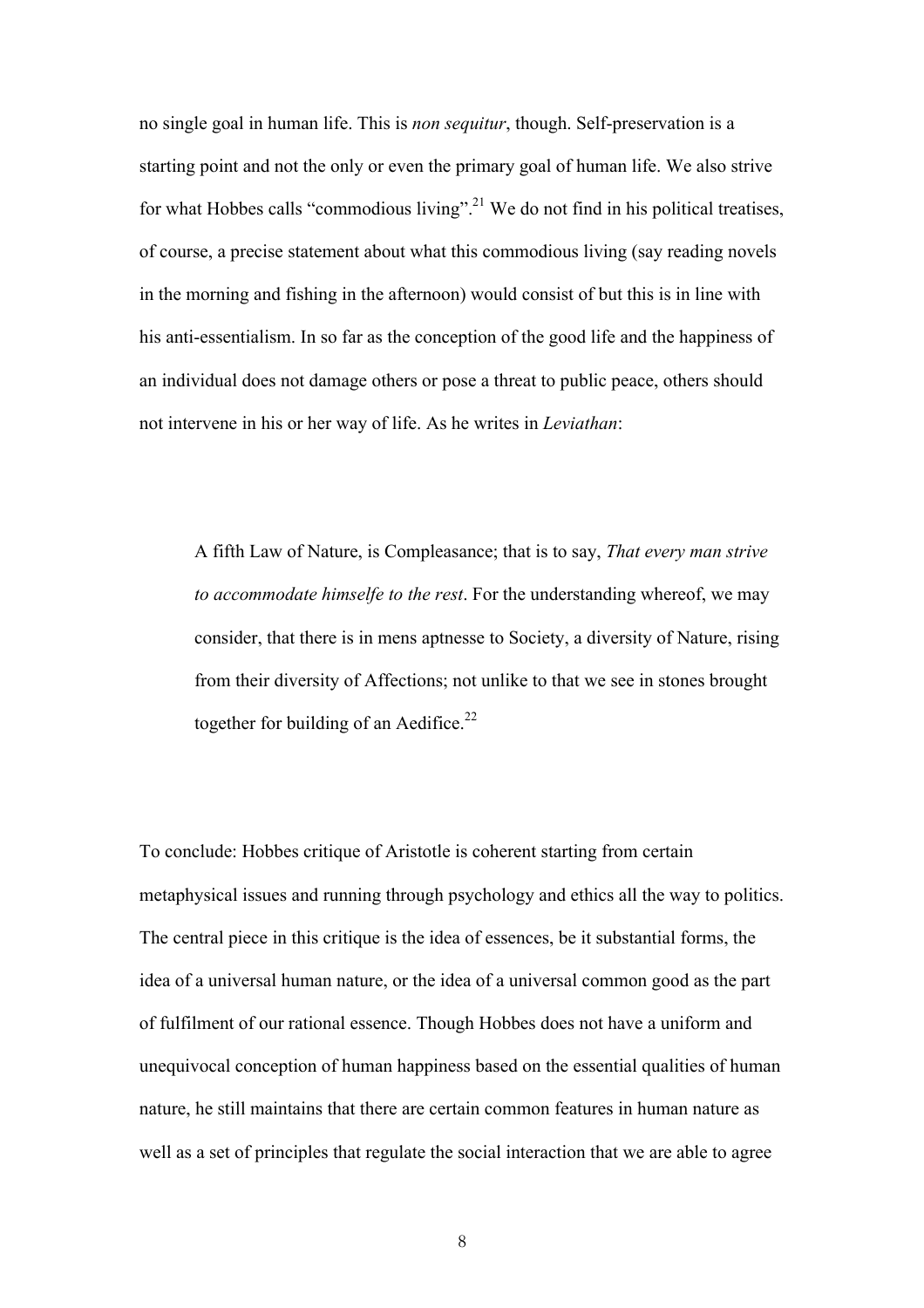on. The modernity of Hobbes's account is that he does not deny that human beings normally live together and manage to do this quite well, but he does object to the inclusive normative conclusions deduced from this empirical observation. Selfpreservation, the smallest common denominator, instead of some overarching view of what it is to be a human being, is what gives human happiness a framework. This outcome, Hobbes thought, was free of the linguistic manipulation of the key normative concepts of 'good' and 'evil', and acknowledged the variety of goodness in private life. In these respects Hobbes provided a modern conception of the morally meaningful life.

Dr Juhana Lemetti Department of Philosophy Faculty of Social Sciences P.O. Box 9 (Siltavuorenpenger 20A) 00014 University of Helsinki Suomi-Finland E-mail: juhana.lemetti@helsinki.fi

 $\overline{a}$ 

<sup>1</sup> Thomas Hobbes, *Leviathan* (Cambridge: Cambridge UP[UP], 1996), XLVI, 461-2. The following editions of Hobbes's works are used: *The English Works of Thomas Hobbes*[*EW*], 11 vols. (London: John Bohn, 1839-1845); Thomas Hobbes, *The Elements of Law* (New York: Barnes & Noble, 1969); Thomas Hobbes, *On the Citizen*, (Cambridge: Cambridge UP, 1998).

 $2^{2}$  I have not dealt with the historical question of the sources and possible influences (e.g., Pierre Gassendi) of Hobbes's anti-Aristotelianism here. For an account on this subject, see Paganini's article mentioned below.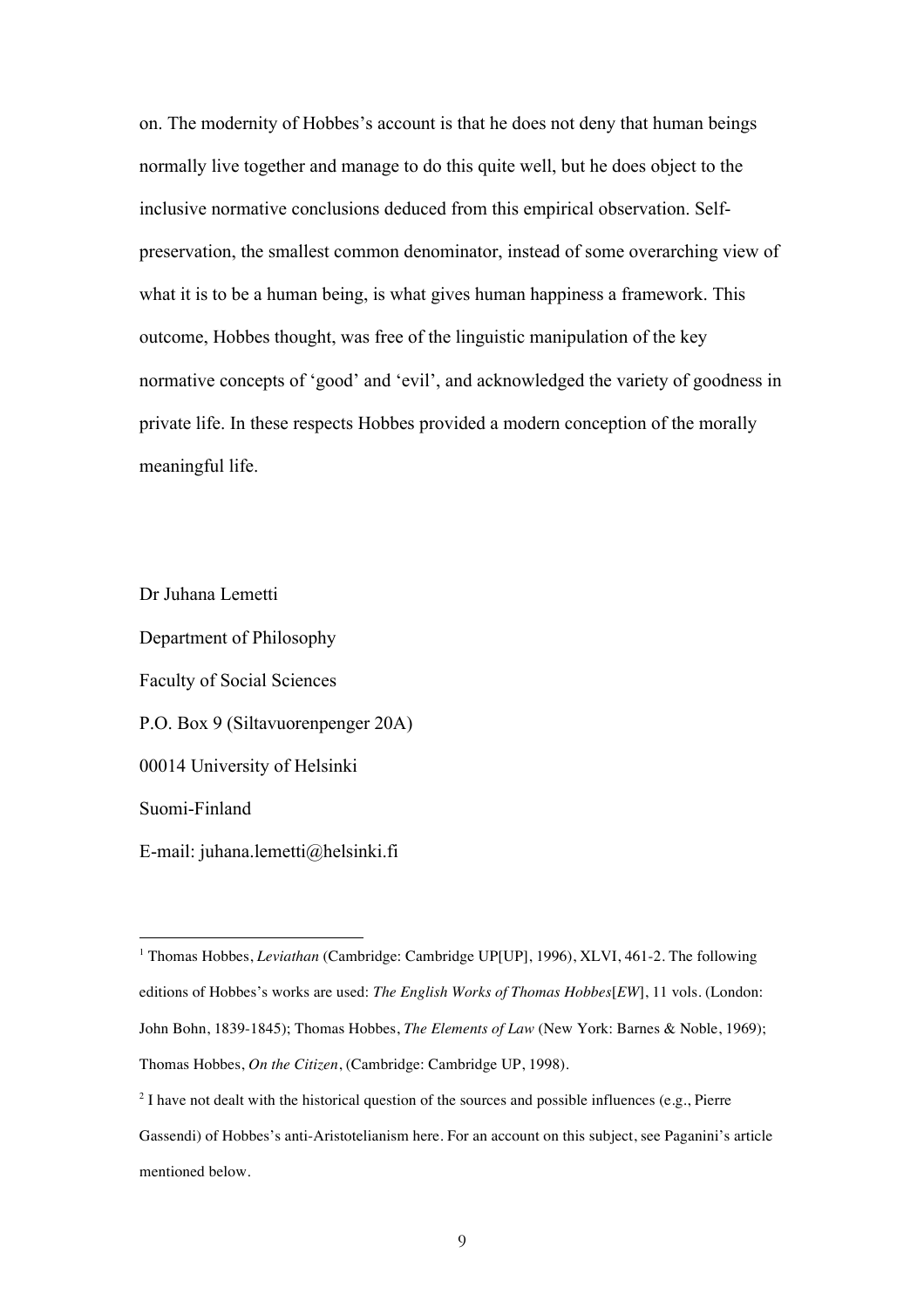3 For a brief and perceptive account, see Douglas Jesseph, *Squaring the Circle: The War Between Hobbes and Wallis* (Chicago: University of Chicago Press, 1999), 60-61. Hardly any study fails to comment the issue and I am indebted to the following previous studies: Tom Sorell, "Hobbes and Aristotle," in *Philosophy in the Sixteenth and Seventeenth Centuries: Conversations with Aristotle*, ed. by C. Blackwell and S. Kusukawa (Aldershot-Brookfield: Ashgate, 1999), 364-379; Donald Rutherford, "In Pursuit of Happiness: Hobbes's New Science of Ethics," in *Philosophical Topics*, vol. 31:1-2 (2003), 369-393; Cees Leijenhorst, *The Mechanisation of Aristotelianism: The Late Aristotelian Setting of Thomas Hobbes's Natural Philosophy* (Leiden: Brill, 2002); "Sense and Nonsense about Sense: Hobbes and the Aristotelians on Sense Perception and Imagination," in "*The Cambridge Companion to Hobbes's 'Leviathan',*" ed. by P. Springborg (Cambridge: Cambridge UP, 2007), 82- 108; and Gianni Paganini, "Hobbes's Critique of the Doctrine Essences and its Sources," in *The Cambridge Companion to Hobbes's 'Leviathan'*, 337-357.

 $\overline{a}$ 

4 Hobbes, *Leviathan*, XLVI, 462. See also *Leviathan*, XLIII, 418 and Thomas Hobbes, *Elements of Philosophy, First Section: Concerning Body*, "Epistle dedicatory," in *EW*, I, xii. Other accounts of this history of spiritual darkness include Thomas Hobbes, *An Historical Narration Concerning Heresy, and the Punishment Thereof*, in *EW*, IV, 387-396; Thomas Hobbes, *The Questions Concerning Liberty, Necessity, and Chance, clearly stated and debated between Dr. Bramhall, Bishop of Derry, and Thomas Hobbes of Malmesbury*, in *EW*, V, 62-65; and Thomas Hobbes, *Behemoth: Or the Long Parliament*, in *EW*, VI, 213-218.

<sup>5</sup> Hobbes uses the term twice. In *Leviathan* (XLVI,462) and when he cites himself in Thomas Hobbes, *Six Lessons to the Professors of Mathematics*, *One of Geometry*, *the Other of Astronomy, in Their Chairs set up by the Noble and Learned Sir Henry Savile, in the University of Oxford,* in *EW*, VII, 348). OED (on-line edition: <dictionary.oed.com>, entry: "Aristotelean, Aristotelian," accessed 2<sup>nd</sup> December 2008)) mentions the term as rare and the single example that it gives is from Hobbes. 6 For a thorough discussion of this point, see Leijenhorst, *The Mechanisation of Aristotelianism*, Ch. II and "Sense and Nonsense about Sense."

 $^7$  Hobbes's appreciation of Aristotle's rhetoric and treatises on animals was recorded by John Aubrey, *Brief Lives*, 2 vols., ed. by A. Clarke (Clarendon Press: Oxford, 1898). I, 357. For a discussion, see John Harwood, "Introduction," in "*The Rhetorics of Thomas Hobbes and Bernard Lamy*," ed. by J. T. Harwood (Carbondale & Edwardsville; Southern Illinois UP), 1-32; Leo Strauss, *The Political*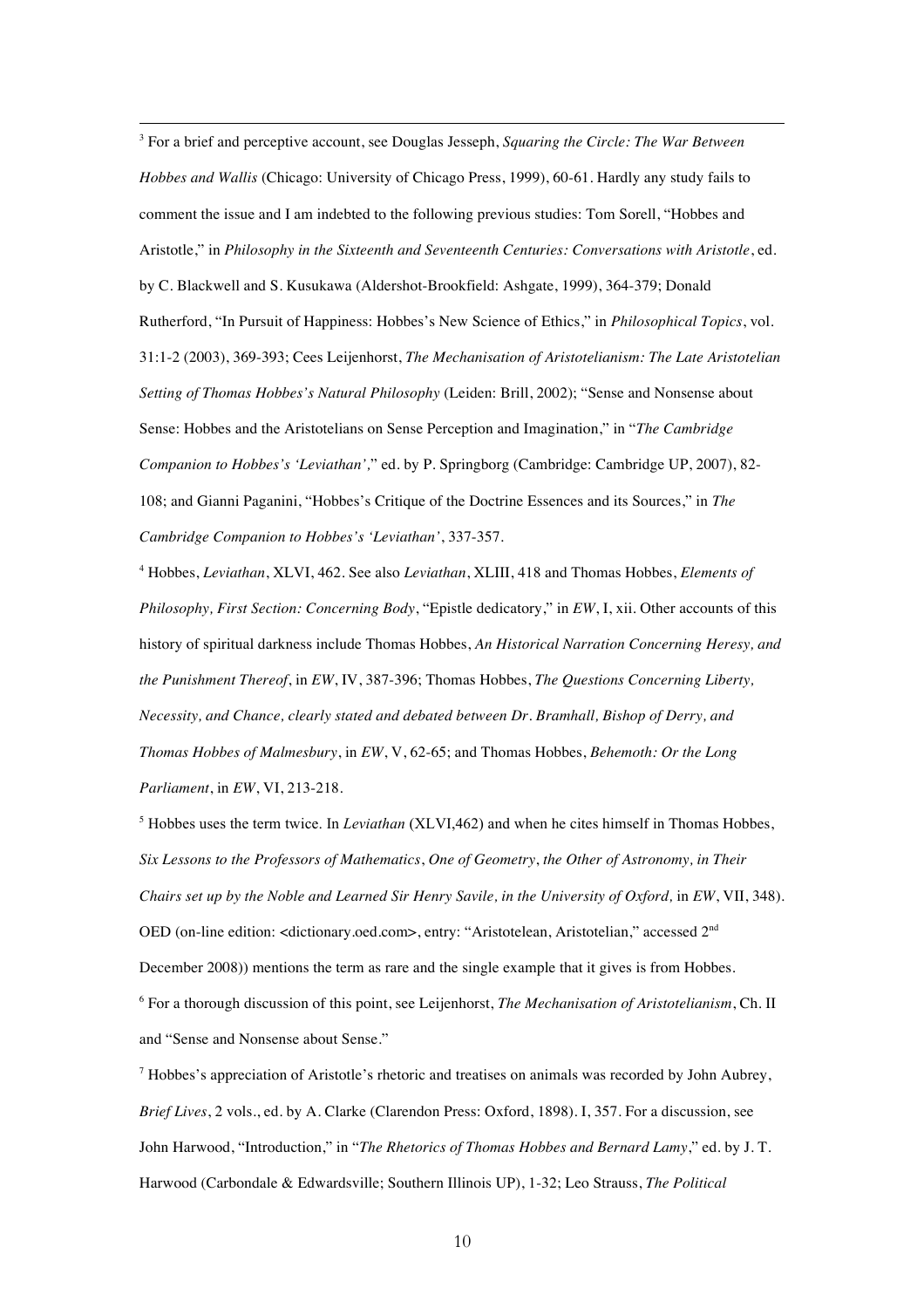*Philosophy of Hobbes* (Chicago: University of Chicago Press, 1952), Ch. III; and Quentin Skinner, *Reason and Rhetoric in the Philosophy of Hobbes* (Cambridge: Cambridge UP, 1996), Ch. 6.

<sup>8</sup> This line of critique is not covered here for reasons of space. For a discussion that illuminates the broader Early Modern context, see Steven Shapin and Simon Schaffer, *Leviathan and the Air-Pump: Hobbes, Boyle, and the Experimental Life* (Princeton: Princeton UP, 1985), Ch. III, which should be read along with critical remarks by Noel Malcolm, "Hobbes and Roberval," in his *Aspects of Hobbes* (Oxford: Oxford UP), 187ff.

9 These include the concepts of time, place, and the doctrine of motion. See Hobbes, *Concerning Body*, II.7.3; Hobbes, *Six Lessons*, 222; cf. *Leviathan* XLVI, 467-468 and *Concerning Body* I.6.18; Thomas Hobbes, *Seven Philosophical Problems, and Two Propositons of Geometry*, in *EW*, VII, Ch. I, esp. p. 7; cf. Thomas Hobbes, *Decameron Physiologicum; Or Ten Dialogues in Natural Philosophy*, 120 and Ch. VIII, esp. p. 143.

10 See Hobbes, *Elements of Law* II.6.9, 153-155; *Leviathan* XLVI, 463-464; *Concerning Body* II.8.23- 24; *Decameron Physiologicum*, 81.

11 Hobbes, *Leviathan* XVII, 119. Cf. *On the Citizen* I.2, 21-22, 24-25 & V.5, 71. For Aristotle's argument, see *Politics* 1253a3-6 and *History of Animals* Bk. I, esp. 487b32-488a17. I use *The Complete Works of Aristotle*, 2 vols., ed. by Jonathan Barnes (Princeton: Princeton UP, 1984).

12 Thomas Hobbes, *An Answer to Bishop Bramhall's Book, Called 'The Catching of Leviathan'*, in *EW*, IV, 305; Cf. *Elements of Law* I.I.4, 2; *Concerning Body* I.2.14.

13 See, for example, Hobbes, *Leviathan* XI, 70.

<sup>14</sup> *On the Citizen* ('Preface to the Readers,' 11 ("Some object that this principle being admitted ...")) is perhaps the clearest on this point:

<sup>15</sup> Again, the account that appears *On the Citizen* (I.2, 24-25) is the most perceptive.

16 Hobbes, *Leviathan* XV, 107. Cf. *Elements of Law* I.XVII.1, 87-88; *On the Citizen* III.13, 49-50.

Aristotle's discussion can be found from *Politics* I.5, 1254a17-1255a3.

17 Aristotle, *Nicomachean Ethics* 1102a5-17.

18 Hobbes, *Leviathan* XI, 70. Cf. *Leviathan* VI, 46; *Elements of Law* I.7.6-7, 29-30.

19 Hobbes, *The Questions,* 194.

20 Hobbes, *Elements of Law*, I.14.13-14, 74. Cf. *On the Citizen* I.7&15, 27&31 and V.4, 70-71;

*Leviathan* XIV, 91-92.

 $\overline{a}$